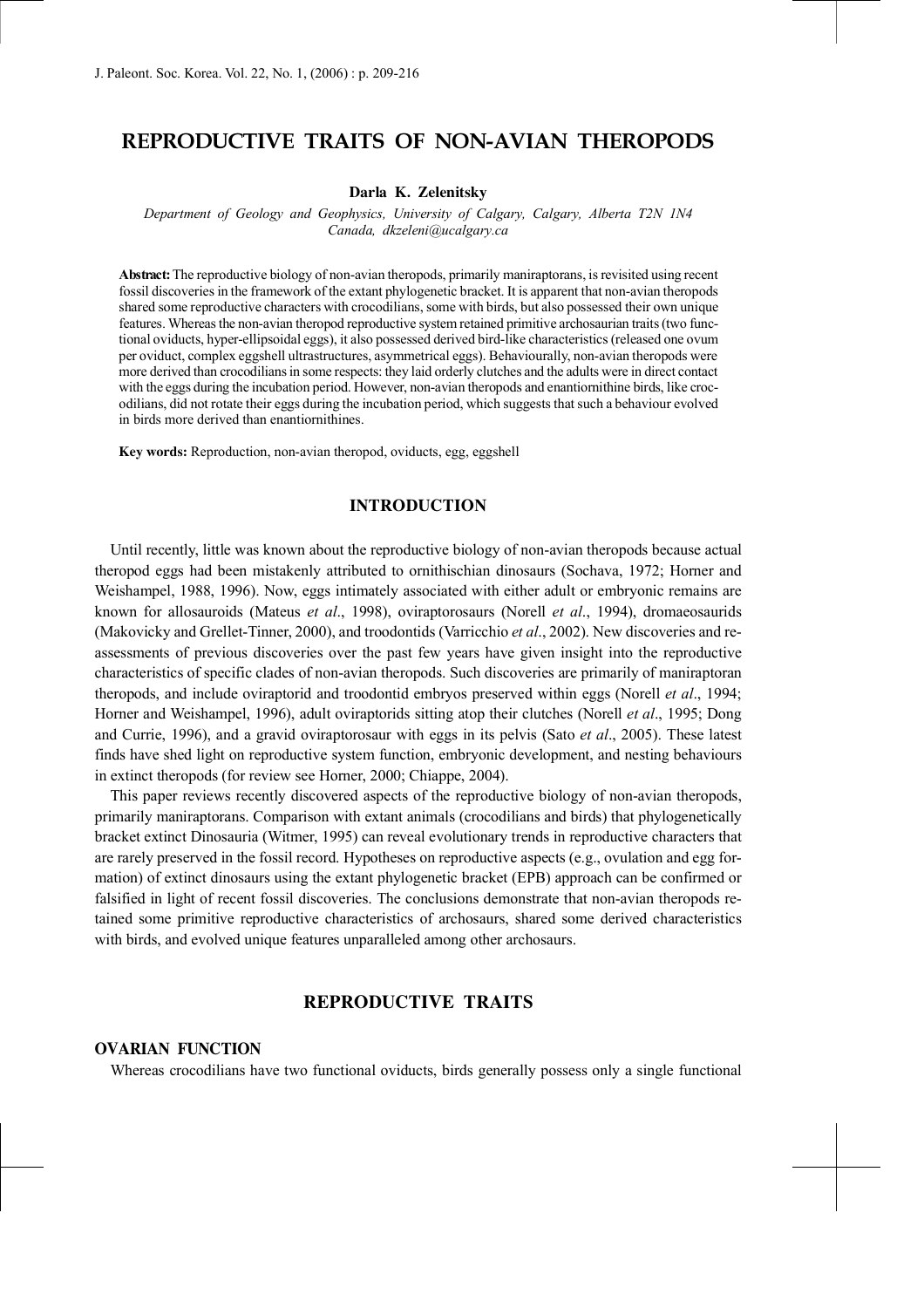oviduct. Consequently, according to the EPB approach, the nature of ovarian function is equivocal in extinct dinosaurs. It has been suspected, however, that some non-avian theropods possessed two functional oviducts because the eggs in clutches attributed to troodontids and oviraptorosaurs appear to have been laid in pairs (Dong and Currie, 1996; Varricchio *et al*., 1997). The recent discovery of an oviraptorosaur containing two adjacent eggs within its pelvis confirmed that these dinosaurs retained the primitive archosaurian condition, like crocodilians, of having two functional oviducts (Fig. 1, Sato *et al*., 2005). Ovarian function in primitive extinct birds is unknown, but some extant birds have two functional oviducts in which the left and right oviducts alternate the release of a single ovum during the egg-laying period (Jones *et al*., 1993).

# **OVULATORY PATTERN**

Crocodilians ovulate all ova of a single clutch simultaneously, whereas birds ovulate a single ovum at a time (for review see Palmer and Guillette, 1992). Consequently, ovulatory pattern was unknown for non-avian dinosaurs because EPB could not resolve between these two conditions. However, the discovery of a gravid oviraptorosaur, containing only two eggs, revealed that these non-avian theropods ovulated a single ovum per oviduct at a time (Fig. 1, Sato *et al*., 2005). This evidence thus suggests that the derived ovulation condition of birds evolved among non-avian theropods.

## **EGG FORMATION**

The egg is composed of four distinct components: the yolk, the albumen, the shell membranes, and the eggshell. Crocodilians and birds possess an "assembly line" reproductive system where the various egg components are formed in different anatomical regions as the ovum travels through the oviduct (for review see Palmer and Guillette, 1992). Albumen is the first egg component added to the ovum, followed sequentially by the fibrous shell membranes and the calcareous portion of the shell. In crocodilians, the albumen is secreted in the tube, the shell membranes in the anterior uterus, and the bulk of the calcareous portion of the shell is formed in the posterior uterine region (Palmer and Guillette, 1992). In birds, the albumen is secreted in the magnum, the shell membranes are produced in the distal isthmus (red region),



**Fig. 1.** Oviraptorosaur pelvis containing eggs from Sato *et al*. (2005). A. Left, and B. Right lateral views. Eggs denoted by arrows.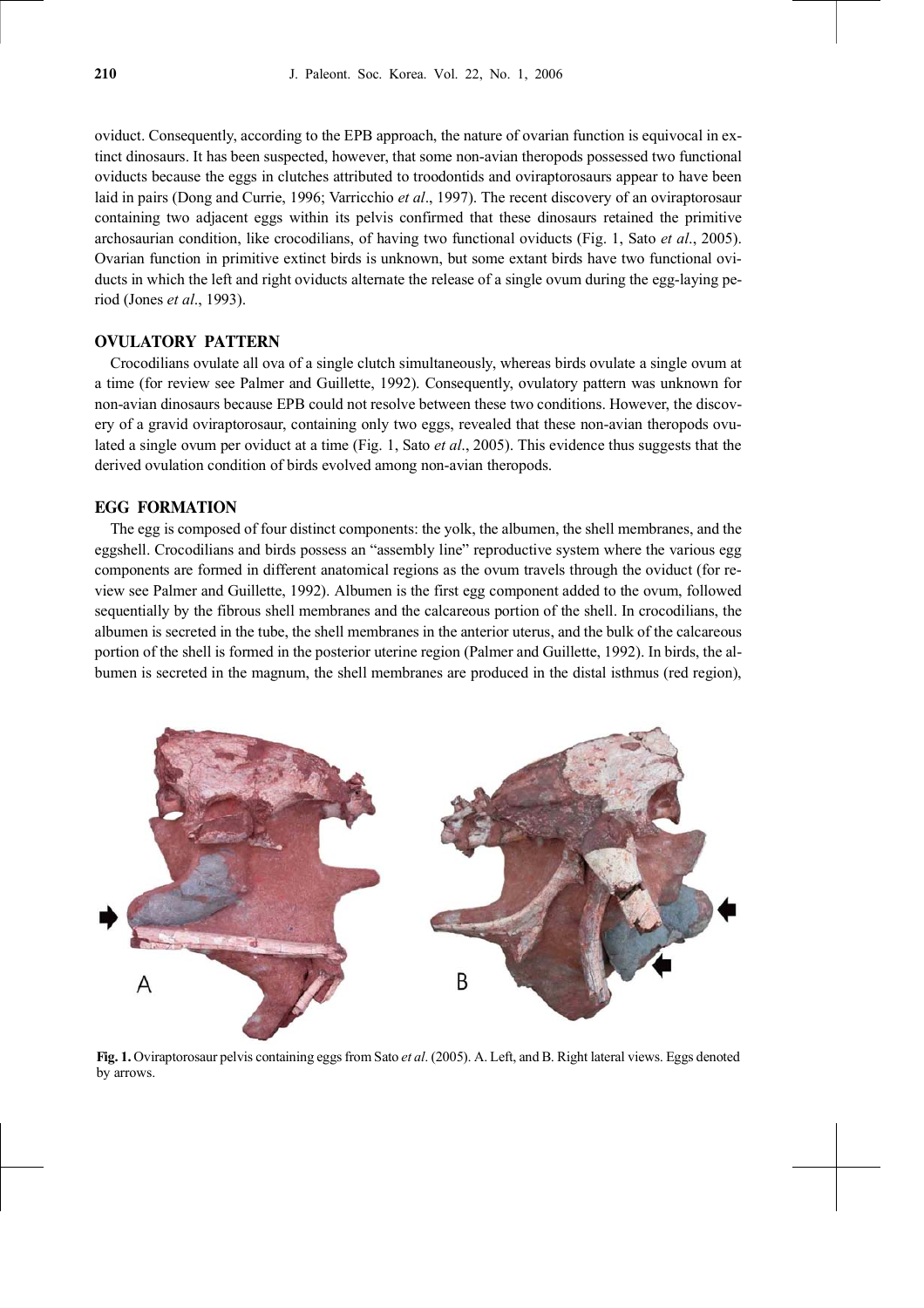and the calcareous portion is formed in the shell gland (for review see Board and Sparks, 1991). Non-avian theropods are inferred to have possessed an "assembly line" reproductive system like that of crocodiles and birds where various egg components formed in different parts of the oviduct (Palmer and Guillette, 1992).

### **EGG SHAPE**

Egg shape is determined in the isthmus of birds or in the uterus of crocodilians, prior to deposition of the calcareous portion of the eggshell. Crocodilians have eggs that are hyper-ellipsoidal in shape and symmetrical about the equator, whereas bird eggs are usually ellipsoidal and asymmetrical (more pointed at one pole). The asymmetry in bird eggs is thought to result either from the differential contraction of the muscle coat surrounding the isthmus of the oviduct or from differential length or tone of muscle coat fibres (for review see Smart, 1991).

Asymmetric hyper-ellipsoidal eggs, which combine the morphology of crocodilian eggs and the asymmetry of bird eggs, are found among basal ratites (kiwi), basal galliformes (megapodes), enantiornithines (*Gobipteryx*), oviraptorosaurs, and troodontids. Given the phylogenetic distribution of egg shape characters, the hyper-ellipsoidal shape appears to be a primitive feature of archosaurs that was retained in non-avian theropods and primitive birds, whereas egg asymmetry evolved initially among non-avian theropods, possibly maniraptorans. The fact that some non-avian theropods had asymmetrical eggs supports the idea that these non-avian theropods possessed a muscle coat around the isthmus of the oviduct similar to that of birds.

## **EGGSHELL FORMATION**

During egg genesis, the fibrous shell membranes develop around the albumen and serve, in conjunction with oviductal tissues, as a medium for the formation of the calcareous portion of the eggshell. These interactions produce a variety of calcareous ultrastructures in the eggshell (Fig. 2), some of which are inferred to be homologous among crocodilians, non-avian dinosaurs, and birds (Mikhailov, 1992). Among these ultrastructures, the squamatic zone (layer characterized by "scaly" ultrastructure) and the zone of wedges (layer characterized by tabular ultrastructure) represent characters of the eggshell that are shared by theropods (Mikhailov, 1992; Zelenitsky, 2004), but are absent in the eggs of other archosaurs. Because the eggshell ultrastructures are the result of complex cellular and glandular processes within the oviduct, the nature of the shell-forming region and the shelling process in non-avian theropods is inferred to have been most similar to that of birds.

#### **EGGSHELL ORNAMENTATION**

Eggshell ornamentation is absent in most crocodilians and birds, as well as in the extinct birds *Lithornis* and *Gobipteryx* (Mikhailov, 1991; Grellet-Tinner and Dyke, 2005). However, ornamentation occurs in some basal extant crocodilians (Alligatoridae) and birds (Galliformes and Ratitae) (Mikhailov, 1997; Zelenitsky, 2004). When present ornamentation forms in the outermost zone(s) of the eggshell.

Eggshell ornamentation has been documented in hadrosaurs and some non-avian theropods, but the evolution of this feature among extinct dinosaurs is difficult to trace because the parentage of most dinosaur eggs is unknown. Like other archosaurs, non-avian theropods form a heterogeneous group in the distribution of eggshell ornamentation. Among maniraptorans, the eggs of troodontids lack ornamentation, whereas oviraptorosaur and presumed dromaeosaurid eggs possess a well-developed ornamentation (Norell *et al*., 1994; Makovicky and Grellet-Tinner, 2000). Given the random distribution of eggshell ornamentation within Archosauria and the non-homologous nature of the eggshell layers in which it develops, this feature is inferred to have evolved independently several times in this clade (Zelenitsky, 2004 ).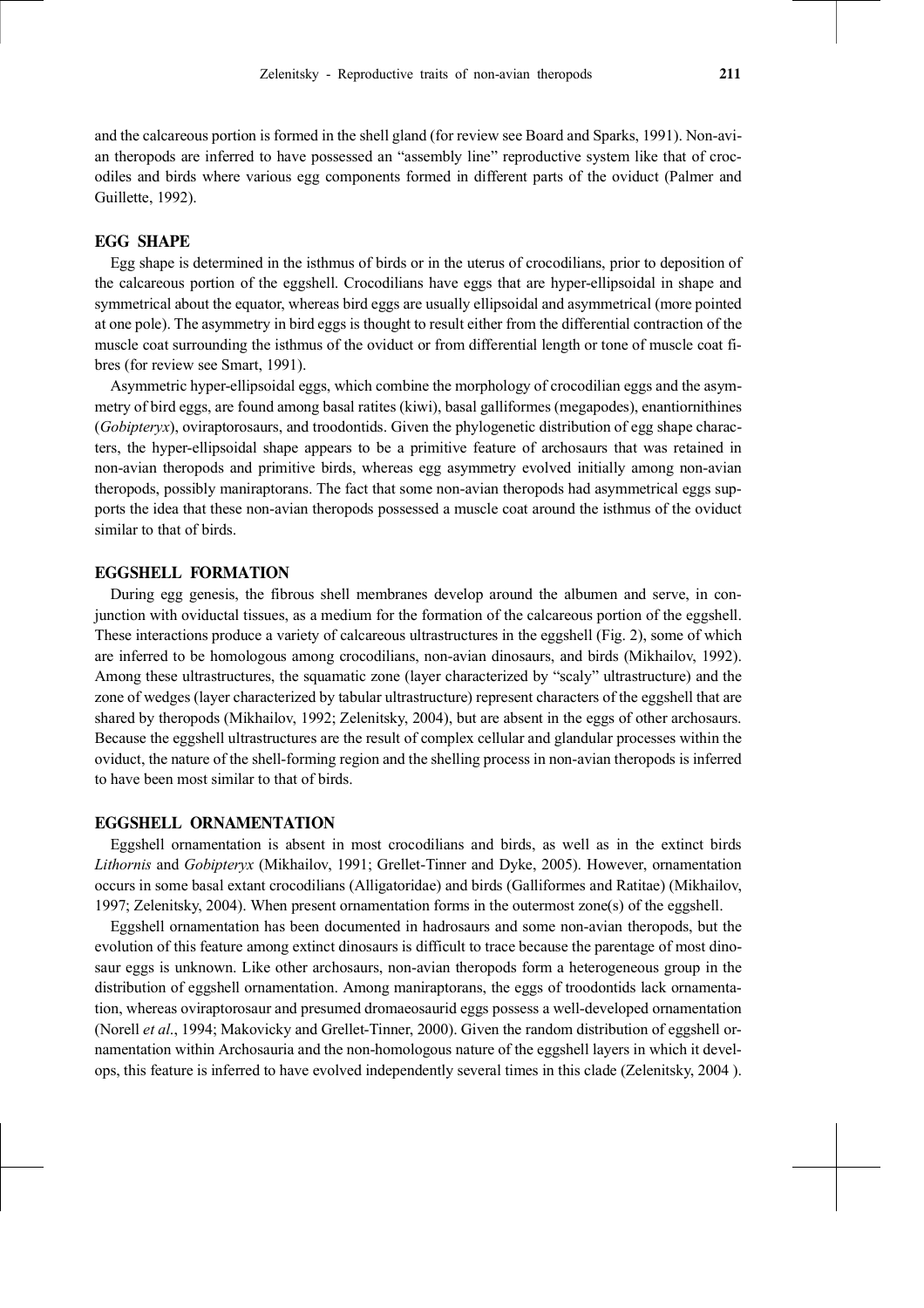

**Fig. 2.** Schematic of eggshell structure in radial view (after Mikhailov, 1991). Calcareous portion of eggshell is made up of vertically-oriented shell units and of horizontal layers (zones) of ultrastructure.

Although eggshell ornamentation has been inferred to facilitate gas exchange during underground incubation (Seymour, 1979), it is lacking in many underground nesters and it is present in eggshell of some brooding birds. The function of ornamentation within non-avian dinosaurs and extant archosaurs remains a mystery.

#### **OVIPOSITION**

Crocodilians deposit all eggs of a clutch in a single event, whereas birds lay one egg at a time. Based on the paired arrangement of eggs in clutches ascribed to troodontids and oviraptorosaurs, it had been inferred that these dinosaurs were laying only two eggs at a time (Varricchio *et al*., 1997). This hypothesis was later confirmed by the presence of two *in situ* eggs in the pelvic region of an oviraptorosaur (Sato *et al*., 2005).

#### **NESTING AND INCUBATION**

The eggs of crocodilians are laid in a random manner in holes dug in the ground or in mounds constructed by the adults. Incubation does not require parental involvement (for review see Coombs, 1989), although adults are known to sometimes lay their lower throat or thorax on the nest during nest guarding (Cott, 1961). Birds usually lay eggs single-tiered in circular, open nests, which are incubated by an adult sitting directly on the eggs.

Known theropod nesting traces consist of a shallow depression in the sediment with a peripheral rim (Varricchio *et al*., 1997). Adult theropods have been found sitting directly atop their eggs, although the extent to which body heat or nesting material was used for incubation of eggs remains unknown. It appears that adult contact with the nest is a primitive behaviour for archosaurs, and adult contact with the eggs is a derived behaviour for non-avian theropods (maniraptorans) and birds.

Egg clutches of non-avian theropods are usually circular to subcircular in plan view, with the eggs arranged in a single layer or in multiple tiers (Mikhailov, 1991). Egg orientation and clutch geometry vary,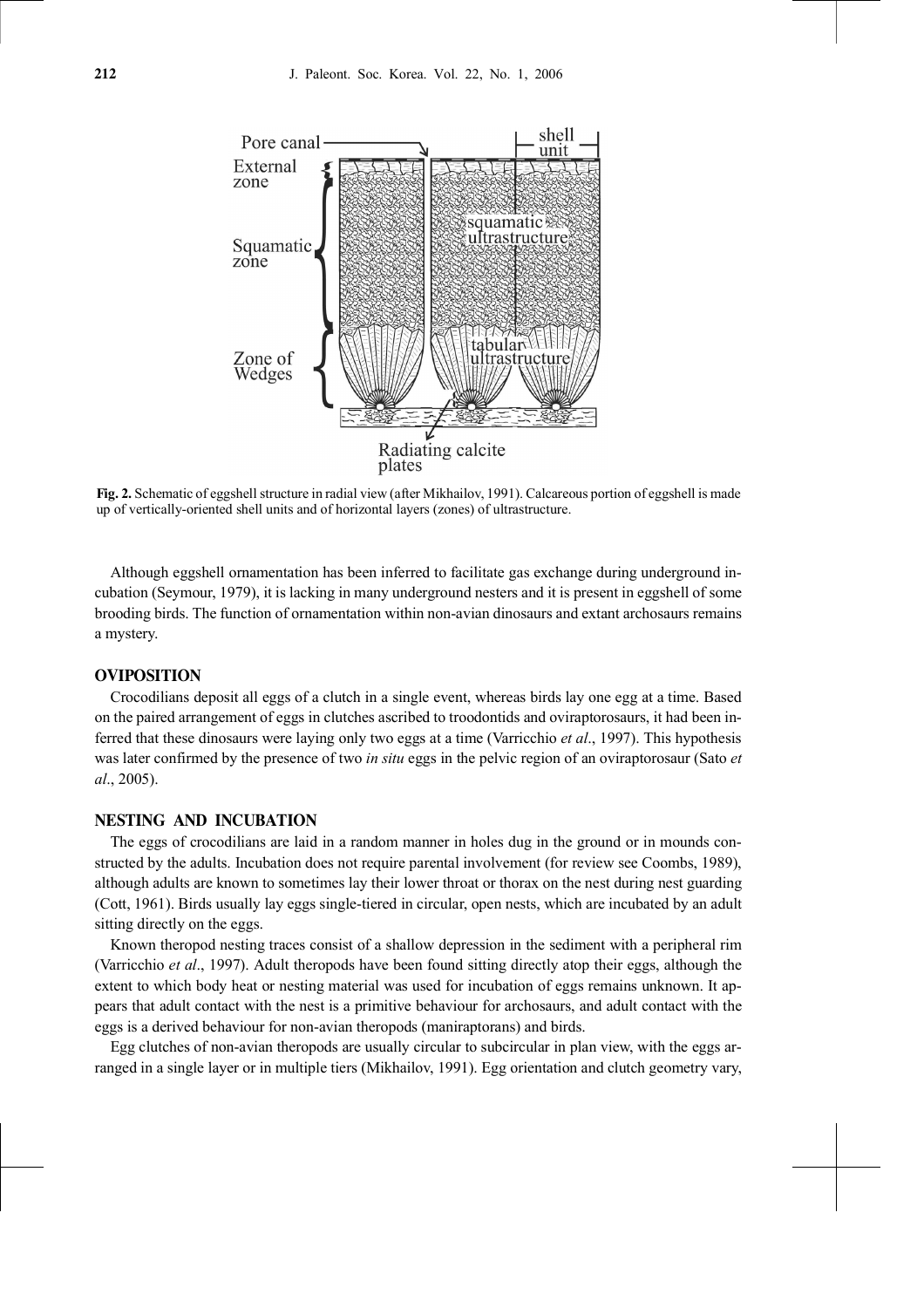presumably reflecting, at least in part, differing loads exerted on the eggs by the overlying adults adopting different positions. The clutches of troodontids are laid with the long axis of the eggs oriented subvertically to vertically and their pointed poles buried in the sediment (Fig. 3A; Varricchio *et al*., 2002). A troodontid hindlimb found preserved in contact with eggs has led paleontologists to infer that troodontids actively brooded their eggs like birds (Varricchio *et al*., 2002). The vertical orientation of the eggs would have likely permitted the eggs to support the weight of an adult sitting directly on them.

The clutches of oviraptorosaurs display the most complex geometry among non-avian theropods in that they are arranged as a spiral ring of two to three tiers of subhorizontally-oriented eggs and their centre is devoid of eggs (Fig. 3B). It is likely that sediment or nesting material located at the centre of the clutch or around its periphery would have helped to stabilize and maintain this multilayered arrangement. At least four such clutches have been discovered with oviraptorosaur adults sitting in the center of a clutch with their arms surrounding the eggs, in a position comparable to that of brooding birds (Clark *et al*., 1999). Because the weight of the brooding oviraptorosaur was born primarily by the egg-free center







**Fig. 3.** Maniraptoran egg clutches. A. Troodontid egg clutch from Montana (MOR 963). Tops of eggs missing with long axis of eggs oriented vertically. Scale bar in centimetres. B. Oviraptorosaur egg clutch from China. Eggs were laid sub-horizontally in a multi-layered ring configuration. Scale bar equals 10 centimetres.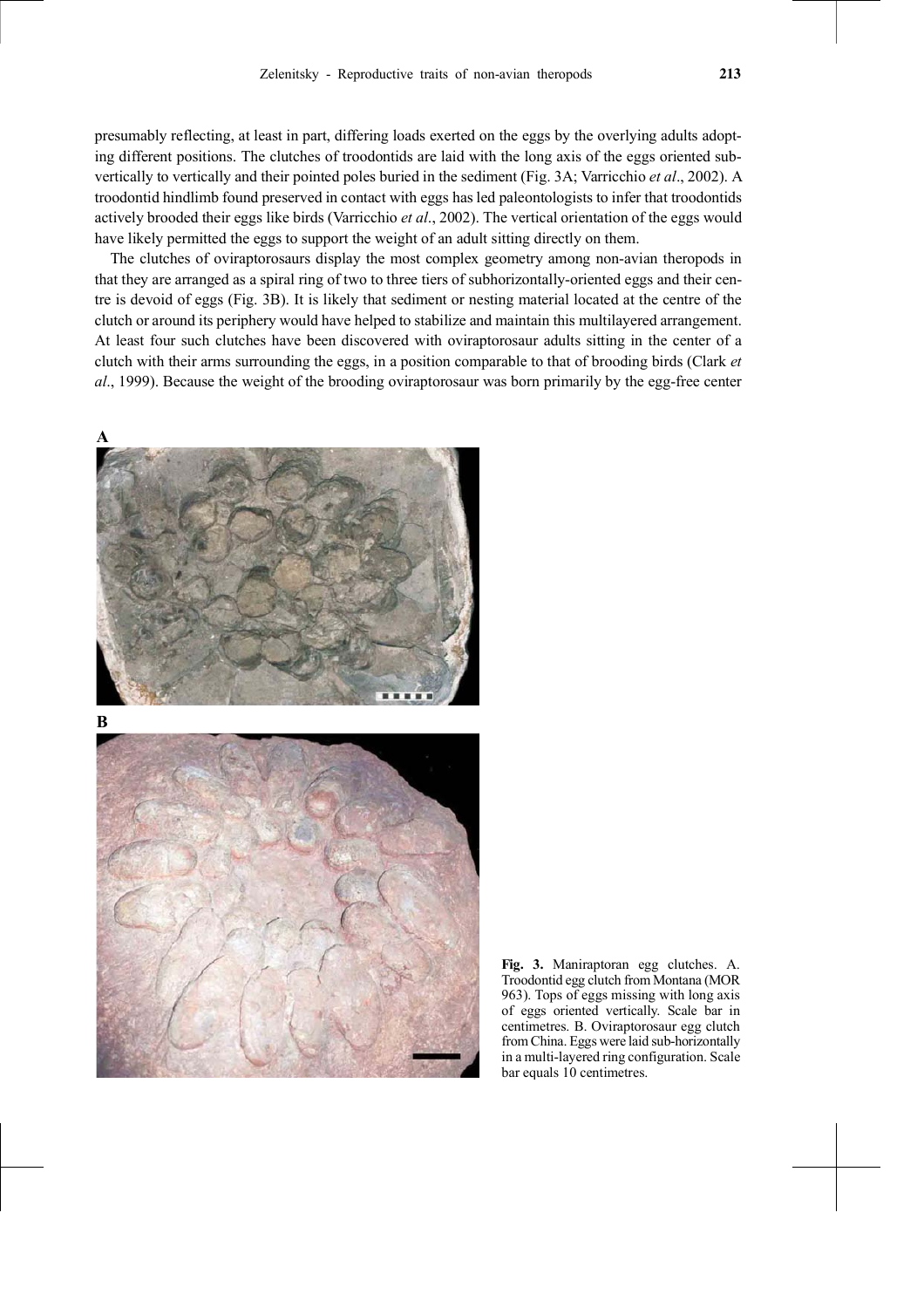of the nest and not by the eggs, the eggs could have been positioned subhorizontally without risk of breakage.

#### **EGG TURNING**

Rotation of crocodilian eggs during the early stages of incubation has deleterious effects on the embryos because the embryo must adhere to the inner surface of the eggshell (for review see Deeming, 1991). Egg turning in extant birds, on the other hand, is essential to ensure survival of the embryo (for review see Deeming, 1991). It is suspected that egg turning in birds may have positive effects on the growth of the extra-embryonic membranes, which are vital for nutrition and respiration, or that the adhesion of the extra-embryonic membranes to the shell membrane may have deleterious effects on the embryos. Birds that bury their eggs (e.g, Megapodes, Egyptian plover) or lay their eggs in confined spaces (e.g, kiwi), however, do not rotate them.

It has been suggested that non-avian dinosaurs, like birds, did not rotate their eggs because their eggs were anchored in or partially buried in sediment (Varricchio *et al*., 1997). Interestingly, primitive birds, such as *Gobipteryx*, laid eggs anchored vertically in sediment in a fashion similar to those of troodontids (Sabath, 1991). It is therefore reasonable to assume that primitive birds, like non-avian theropods, did not rotate their eggs, and that egg turning is a character that evolved in birds more derived than enantiornithines.

# **DISCUSSION AND CONCLUSIONS**

Recent fossil discoveries, in conjunction with the extant phylogenetic bracket approach, have greatly improved our knowledge of the non-avian theropod reproductive system and of the evolution of avian reproductive biology. From these sources of information, it has become apparent that non-avian theropods shared some reproductive characteristics with birds, some with crocodilians, but also possessed their own set of unique features.

With regards to the reproductive system, non-avian theropods retained the primitive archosaurian features of having two functional oviducts and in producing hyper-ellipsoidal eggs, the latter of which is also present in primitive birds. However, the non-avian theropod reproductive system had evolved a derived bird-like physiology in that it released one ovum per oviduct, formed complex eggshell ultrastructures, produced asymmetrical eggs, and oviposited eggs of at intervals rather than *en masse*.

Behaviourally, non-avian theropods were unique or shared characteristics with extant archosaurs. Because non-avian theropods did not lay their eggs randomly *en masse*, the paired eggs (one per functional oviduct) could be laid over a period of time in an arrangement conducive for an overlying adult. Like birds, adult non-avian theropods were in direct contact with their eggs, although the extent to which body heat or nesting material was used for incubation is unknown. Some non-avian theropods anchored their eggs in sediment or layered their eggs, so, like crocodilians, they probably did not rotate them. Because the eggs of primitive birds were also anchored in sediment, egg turning is a feature that likely evolved among birds more derived than enantiornithes.

# **ACKNOWLEDGMENTS**

Thanks are extended to Dr. François Therrien (Royal Tyrrell Museum of Palaeontology) and to Dr. Sean P. Modesto (Cape Breton University) for their comments on earlier versions of this paper. Drs. Luis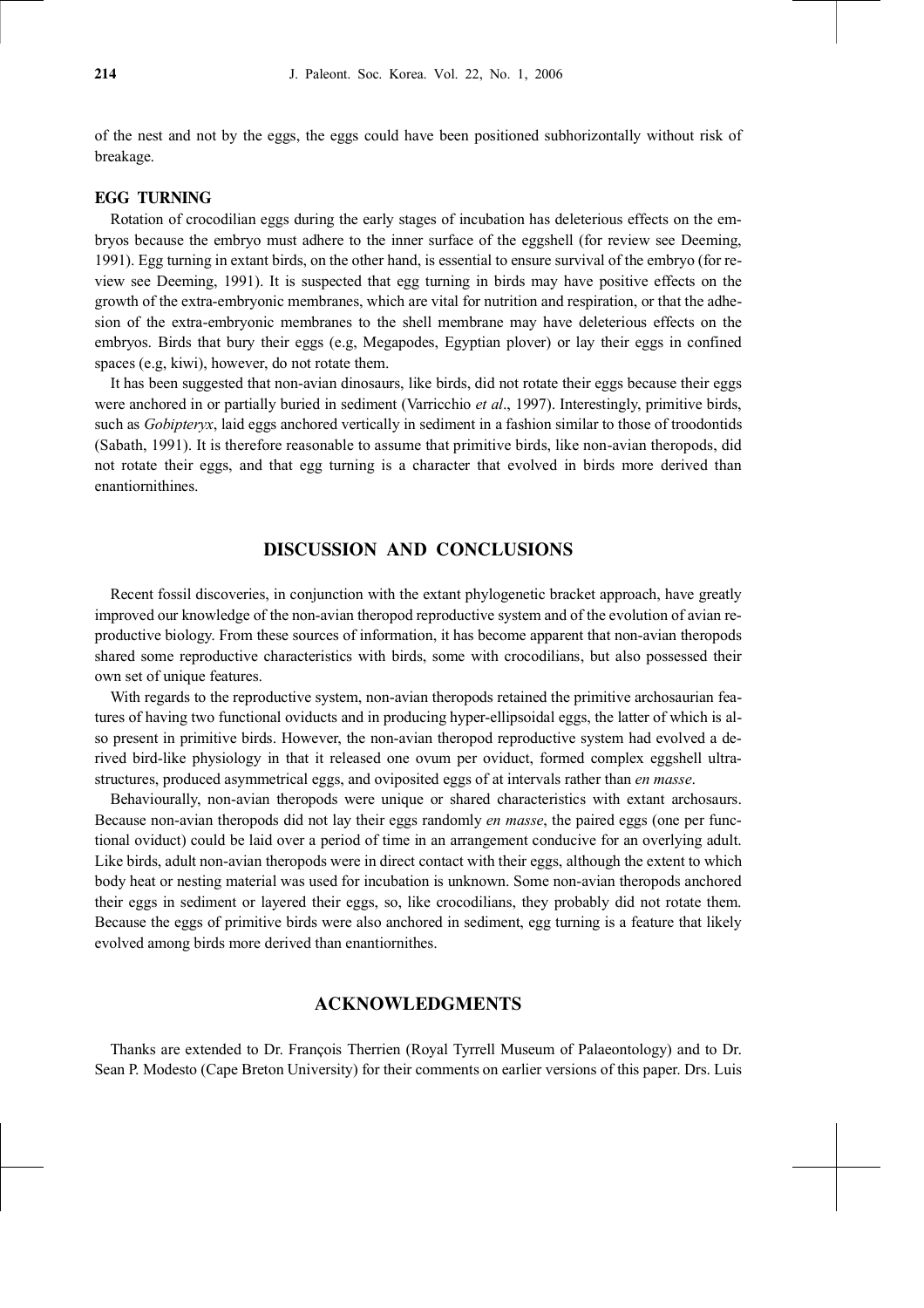Chiappe and Yukimitsu Tomida were kind enough to provide official reviews of the MS. Financial support was provided by Alberta Ingenuity Fund (to DKZ) and the Natural Sciences and Engineering Research Council of Canada (to P. J. Currie).

수각류의 생식 특징

#### **Darla K. Zelenitsky**

*Department of Geology and Geophysics, University of Calgary, Calgary, Alberta T2N 1N4 Canada, dkzeleni@ucalgary.ca*

요 약**:** 수각류, 주로 Maniraptorans의 생식에 관한 사실이 현재 사용되는 계통발생학 분석 틀에서 새로운 화석들을 이용해 새롭게 조명을 받고 있다. 조류를 제외한 수각류들이 악어와 조류의 생식 특징을 공유한다는 것은 분명하지만 이들은 이들만의 독특한 특징도 갖고 있다. 조류를 제외한 수각류의 생식기관은 원시적인 지배파충류의 속성 (두개의 난관과 길쭉한 알)을 유지하지만 또한 조류의 특징 (난관 한 개의 한 개의 알을 낳으며 복잡한 알껍데기 미세구조, 비대 칭의 알)을 갖고 있다. 생태학적으로 어떤 면에서는 조류를 제외한 수각류는 악어보다 더 진화되었다. 즉, 질서정연한 둥지에 알을 낳고 어미는 부화기간 동안 알을 직접 품는다. 그러나 조류를 제외한 수각류와 enantionithine 조류는 악 어처럼 부화기간 동안 알을 돌리지 않는데 이러한 특별한 행동은 더 진화된 조류에서 진화된 것임을 암시한다.

주요어: 생식, 조류를 제외한 수각류, 난관, 알, 알껍데기

# **REFERENCES**

- Board, R. G. and Sparks, N. H. C. 1991. Shell structure and formation in avian eggs; pp. 71-86 in Deeming, D. C. and Ferguson, M. W. J. (eds.), Egg Incubation: Its Effects on Embryonic Development in Birds and Reptiles. Cambridge University Press, Cambridge.
- Chiappe. L. M. 2004. The closest relatives of birds. Ornitologia Neotropical 15 (Suppl.):1-16.
- Clark, J. M., Norell, M. A. and Chiappe, L. M. 1999. An oviraptorid skeleton from the Late Cretaceous of Ukhaa Tolgod, Mongolia, preserved in an avianlike brooding position over an oviraptorid nest. American Museum Novitates 3265:1-36.
- Coombs, W. P. J. 1989. Modern analogs for dinosaur nesting and parental behavior; pp. 21-53 in Farlow, J. O. (ed.), Paleobiology of the dinosaurs. Geological Society of America, Boulder.
- Cott, H. B. 1961. Scientific results of an inquiry into the ecology and economic status of the Nile crocodile (*Crocodylus niloticus*) in Uganda and Northern Rhodesia. Transactions of the Zoological Society of London 29:211-357.
- Deeming, D. C. 1991. Reasons for the dichotomy in the need for egg turning during incubation in birds and reptiles; pp. 307-323 in Deeming, D. C. and Ferguson, M. W. J. (eds.), Egg Incubation: Its Effects on Embryonic Development in Birds and Reptiles. Cambridge University Press, Cambridge.
- Dong, Z. and Currie, P. J. 1996. On the discovery of an oviraptorid skeleton on a nest of eggs at Bayan Mandahu, Inner Mongolia, People's Republic of China. Canadian Journal of Earth Sciences 33:631-636.
- Grellet-Tinner, G. G. and Dyke, G. 2005. The eggshell of the Eocene bird *Lithornis*. Acta Palaeontologica Polonica 50:831-835.
- Horner, J. R. and Weishampel, D. B. 1988. A comparative embryological study of two ornithischian dinosaurs. Nature 332:256-257.
- Horner, J. R. and Weishampel, D. B. 1996. A comparative embryological study of two ornithischian dinosaurs (correction). Nature 383:103.
- Jones, R. E., Smith, H. M. and Bock, C. E. 1993. Reptilian and avian ovarian cycles and the evolutionary origin of volant birds. Journal of Theoretical Biology 161:527-536.